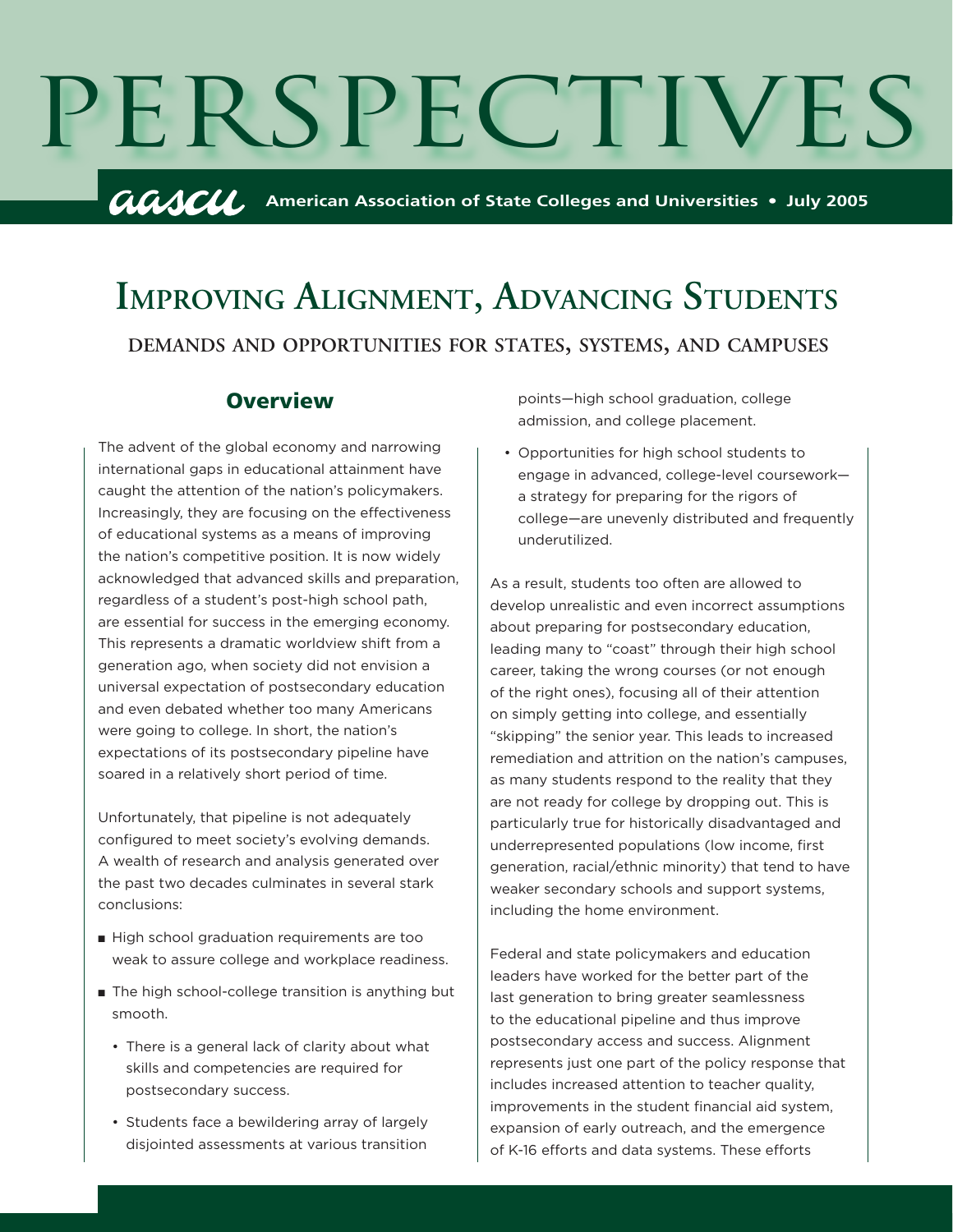have yielded some progress, but much remains to be done. Significantly, the governing structures and policies of K-12 and postsecondary education have not changed fundamentally from the time when far fewer students went to college and attempts to rethink and revamp systemic roles and relationships have made halting progress. After more than two decades of reform— and untold billions of dollars—the human capital infrastructure is still very much at risk.

### Boosting alignment—policy and institutional responses

Though efforts are being made on many fronts, renewed focus is being brought to bear on the problems of secondarypostsecondary alignment, spurred on by recent data that show the United States stalling and/or slipping in secondary and postsecondary attainment. The Bush Administration is proposing expansion of the No Child Left Behind Act (NCLB) to the nation's high schools, governors are launching a major initiative on high school reform, state legislators are introducing bills to make high schools more rigorous, and the private/philanthropic sectors are investing millions of dollars in these and other efforts. Additionally, the movement toward greater P-16 policy coordination at the state level is maturing, though at an uneven pace, and postsecondary options for high school students are gaining attention at the state level. In sum, a window of opportunity is opening with respect to alignment in the educational pipeline.

Taking advantage of such a window requires simple—and bold—state policy action in the three primary dimensions of alignment: high school coursework, standards and assessments, and postsecondary options. As institutions charged with ensuring broad public access to postsecondary opportunity, state colleges and universities also have a key role to play in promoting and sustaining real progress. Such a movement, however, must start from a clear understanding of these dimensions, including required policy action and promising practices. The following discussion is an attempt at just such an understanding, focusing specifically on alignment issues. This focus is deliberate, but is not meant to minimize the importance of the broader range of issues related to college access and success.

# High school coursework

#### Coursework really matters

Over twenty years ago, *A Nation at Risk* noted the failures of our education system and called for secondary students to complete a more rigorous curriculum—four years of English, three years each of mathematics, science, and social studies, and half a year of computer science, plus two years of a foreign language for collegebound students. Since then, research has repeatedly shown that students who take rigorous coursework in high school attend and succeed in college at greater rates.

For two decades, ACT, Inc. research has documented the benefits of taking a core collegepreparatory curriculum. Most recently, it has shown that taking certain "Courses for Success" biology, chemistry, physics, and advanced math courses beyond Algebra II—have a strong impact on student performance and college readiness. ACT research has also shown that students at all achievement levels can benefit from taking rigorous courses.<sup>1</sup>

U.S. Department of Education research has reached a similar conclusion: the rigor of high school coursework, particularly in mathematics, is the best

#### A COLLEGE READINESS CRISIS?

- Too few high school graduates meet ACT's College Readiness Benchmarks, indicating readiness for credit-bearing college courses: 26 percent are ready for Biology, 40 percent for College Algebra, and 68 percent for English Composition.
- Only 22 percent are ready for college-level work in all three subjects—English, mathematics, and science.
- African Americans, Hispanic Americans, and Native Americans are much less likely to be college-ready than Caucasians and Asian Americans.
- Based on early testing of eighth and tenth grade students, students currently at or near the end of the college preparation pipeline will be no better prepared than the class of 2004.

Source: ACT, Inc., *Crisis at the Core: Preparing all Students for College and Work,*  2004.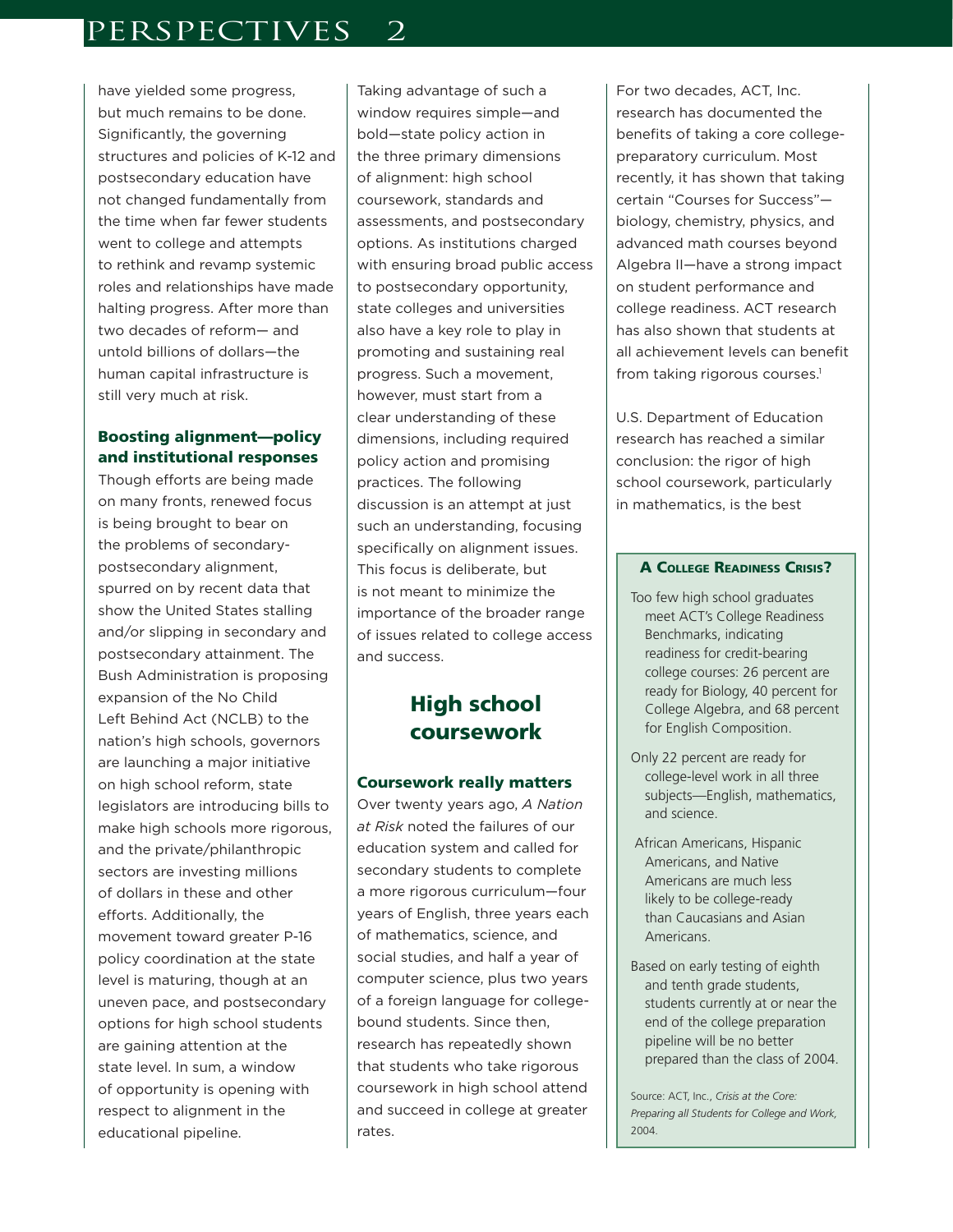predictor of college completion. Specifically, finishing a course beyond the level of Algebra II more than doubles the odds that an entering college student will graduate. Significantly, the impact of taking a more intense high school curriculum on degree completion is far greater for African American and Latino students. For example, while only 45 percent of all African Americans entering a four-year college directly from high school will graduate, 73 percent of African Americans with a strong high school curriculum will do so.<sup>2</sup>

In terms of results, over past decades, there has been significant progress with respect to increasing the rigor of high school coursework, but much remains to be done. The percentage of students taking the curriculum advocated in *A Nation at Risk* (excluding computer science) has quadrupled, from 14 percent in 1982 to 56 percent in 1998.<sup>3</sup> According to ACT, Inc., the pace of change is slowing down and the number of students taking its recommended core curriculum increased only two percentage points over the past decade.4 In terms of highend courses, notable gains have continued in recent years, perhaps because there was so much room to improve. As late as 1992, for example, only 12 percent of students had taken Level 4 math (Trigonometry/Pre-Calculus) by graduation; by 2002 this had risen significantly to 41 percent.<sup>5</sup> The nation is making strides in college and workforce preparation, but further progress is needed.

### Requirements matter: the role of K-12

Though many high school students achieve far beyond minimal expectations, it is common that students' behavior is affected by what is required of them. Therefore, in deciding how high to set the bar, state policymakers directly affect the courses students will take. A recent study by Achieve, Inc. found that 42 states and the District of Columbia define minimum course-taking requirements for graduation, while eight states leave this decision to local school boards.<sup>6</sup> (In many states, districts have the option of adding additional requirements.) Most often, the state sets a specific number of courses that must be taken, but not specifically which courses. The majority of states offer just one diploma for all students, while 18 states offer tiered diploma systems in which more rigorous coursework leads to a college-preparatory or advanced diploma. Research by the National Association of System Heads (NASH) found a great deal of variation among high school graduation requirements across states; for example, some states do not even require Algebra I while others require Algebra I, Geometry, and Algebra II/ Trigonometry.7

It is significant that for the most part, state high school graduation requirements were developed when college-going was not the norm for most students and were set independent of college admissions requirements. States have been increasing graduation

requirements over past decades, but with some concern that too stringent requirements might lead to higher high school dropout rates. These concerns need to be addressed and relevant data need to be collected, but such fears should not stand as a roadblock to higher expectations.

### Requirements matter: the role of higher education

Historically, higher education institutions set their own admissions requirements, with no involvement by state agencies. States in which strong higher education systems existed were the exception. Minimum course requirements for college admission have varied widely, both within and across states. Over the past two decades, this has begun to change and currently 30 state coordinating or governing boards set minimum course requirements for college admissions.<sup>8</sup> (Typically, institutions and programs have the authority to add additional requirements.) The nation is moving in the right direction, but policymakers and education leaders have not yet reached consensus in terms of numbers and topics of courses needed for college.

### The need for greater alignment

NASH found very little consensus between K-12 and higher education in the courses students should take in high school. [See Figure 1] Specifically, the sectors are closer on numbers of courses than on specific topics. [See Box 1] For example, while 10 states are aligned on the number of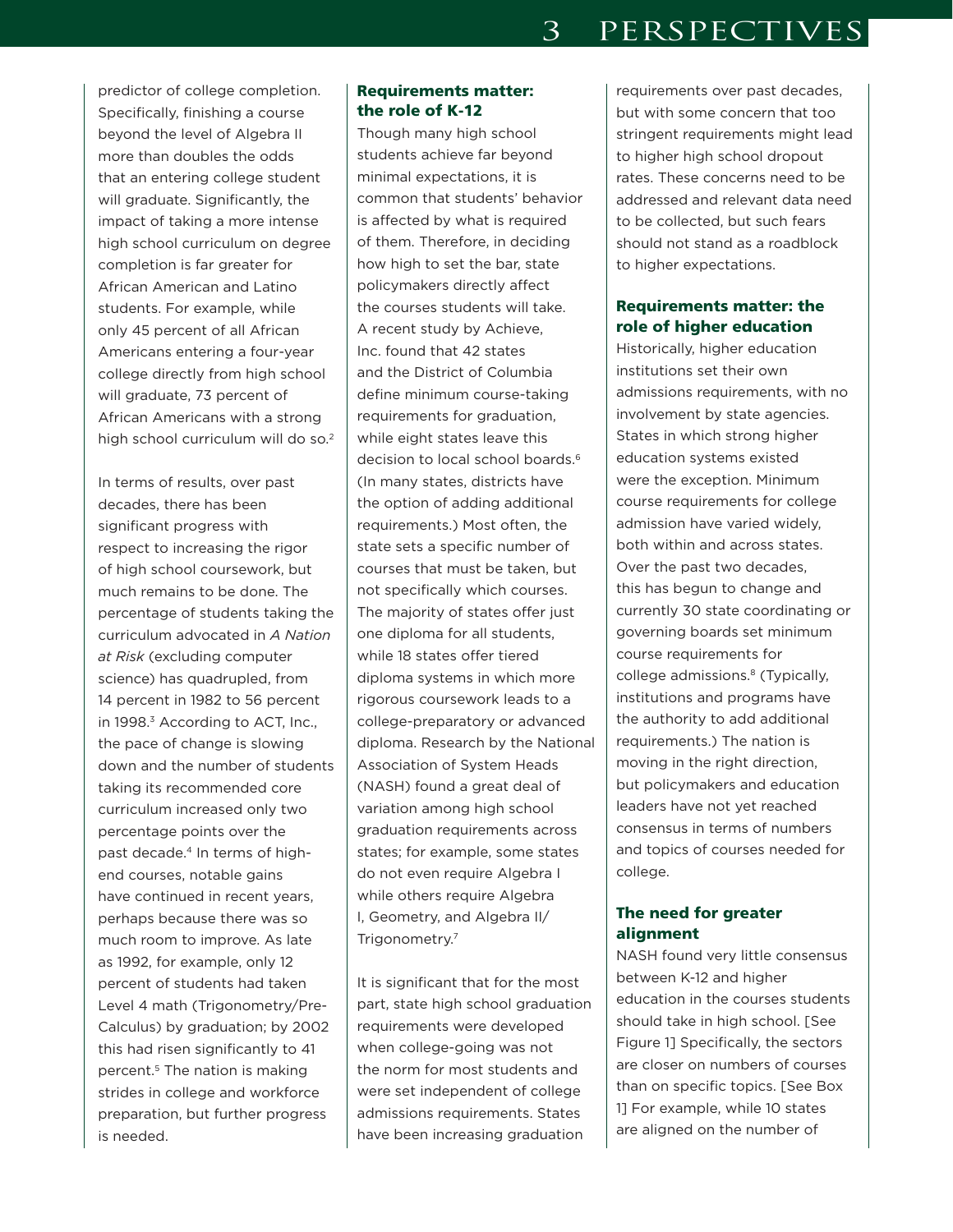mathematics courses required. only Oklahoma is fully aligned in terms of course topics. Twentyeight states are aligned on the number of English courses required, but only Georgia, Idaho, Kentucky, and Oklahoma fully align on topics.<sup>9</sup>

Without this alignment many students are confused and underprepared, and far too many end up in remedial classes in college. This is not simply an issue for four-year college students. "Open admissions" community colleges may admit all students, but those students still have to pass placement tests to qualify for college-level coursework. Furthermore, individuals entering the workforce are increasingly expected to have many of the same skills as college-goers. There is great urgency to address this issue for the benefit of the nation's students.

#### Promising approaches

Two approaches to increasing alignment between high school graduation requirements and college admissions requirements are being tried: developing optional collegepreparatory/advanced diplomas and recommending a college curriculum for all.

Under the more incremental approach, eighteen states now offer college-preparatory or advanced diplomas that align more closely with college admissions requirements, though there is not necessarily perfect alignment.10 While the goal is to move more and more students into these diploma paths, some



feel this approach leaves the historically disadvantaged student behind.

The other—and more dramatic approach is to require a collegepreparatory curriculum as the "default" curriculum for all students. Students may be allowed to opt out of this path, typically with parental permission.

A few school districts have had notable success with this approach. Cities such as San Jose, Houston, and El Paso have enrolled many more students in a college-preparatory core, raised student achievement levels, and held dropout rates constant.<sup>11</sup>

Several states have made strides with this approach: Arkansas (Smart Core), Indiana (Core 40), Texas (Recommended High

School Program), and South Dakota (Advanced Curriculum).<sup>12</sup>

The National Commission on the High School Senior Year, American Diploma Project, and Pathways to College Network are among the national efforts endorsing the idea of a rigorous core curriculum for all. The primary cautions remain that quality teachers and academic and other support systems must be available to all students. When the right conditions are met, this approach can greatly enhance the preparation of all students for college and the workplace. A recent study by ACT, Inc. and Education Trust looked in detail at ten "successful" high schools, examining the components of high school courses that prepare students for successful entry into college.13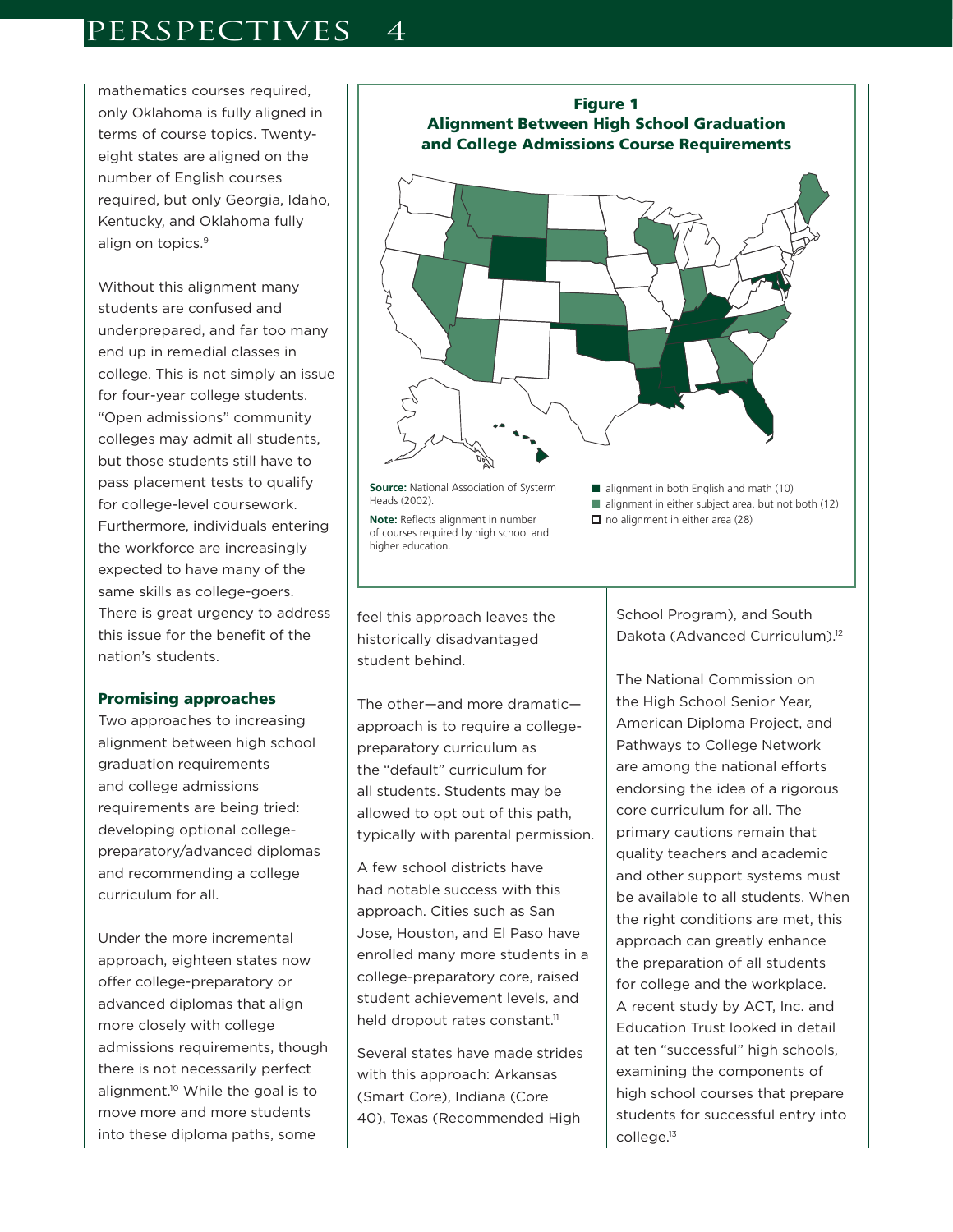### BOX 1

**DIFFERENCES BY DISCIPLINE IN COURSE REQUIREMENTS** FOR HIGH SCHOOL GRADUATION AND COLLEGE ADMISSIONS

- **English/Language Arts:** Both K-12 and higher education generally agree on the need to take four years of English. Higher education is clearer on the need to emphasize writing skills.
- **Mathematics:** Most K-12 systems require 2-3 years of mathematics, while most higher education systems require three. They are far apart on specific courses, with most of higher education wanting at least Algebra I, Geometry, and Algebra II, while most K-12 systems stop at Algebra I or Geometry.
- **Science:** most K-12 systems require 2-3 years of science, but only a few require a laboratory course. Higher education more often emphasizes laboratory courses.
- **Social Studies:** this is typically not a problem area.
- **Foreign Language:** this is rarely required for high school graduation. About half of higher education systems have foreign language requirements. Typical requirements are two years.

Source: National Association of System Heads, *Aligning K-12 and Postsecondary Expectations: State Policy in Transition,* 2002.

# **Standards** and assessments

#### K-12 standards-based reform

While Carnegie course units remain the basic organizing principle in high schools and colleges, it is well-established that course titles do not equate to specific content and skills. The educational system must have a better way to assure that particular subject matter is being taught, particular knowledge and skills are being learned, and there is consistency across teachers, school districts, and, ideally, states.

Perhaps the most significant innovation in K-12 reform over the past 20 years has been the standards and assessment movement. Currently, subjectbased standards are in place in 49 states, defining at the state level the knowledge and skills needed at each grade level in specific subject areas. For the most part, standards are in place up to tenth grade levels, but may not exist for upper-level classes or advanced coursework. Students are assessed on a regular basis to determine their degree of proficiency, but there are not necessarily consequences to the individual for failure to achieve. These K-12 reforms were for the most part the result of legislative action in the states, not a result of collaboration with higher education. Such reforms have created a gap between the knowledge and skills assessed at the K-12 level and those needed for success in college.

### Exit exams and end-of-course assessments

Currently, 25 states have exit exams in place or will implement them within the next five years. This represents about half of all public school students, and by 2009, will represent 70 percent of all public school students.<sup>14</sup> The good news is that current exit exams are better than what came before, and they definitely have potential to raise the floor for high school graduation. The bad news is that in their current form, such exams do not go nearly far enough to meet college and workforce expectations. This is not surprising, given that the purposes of exit exams are not very clear, even to the states implementing them.<sup>15</sup> Achieve, Inc. has analyzed the content of exit exams and concluded that exit exams reflect material studied early in the high school career, have cutoff scores that are too low to assure college readiness, and measure only a fraction of the knowledge and skills essential for college and the workplace. Achieve, Inc.'s analysis argues that these tests need to be strengthened over time.16 Some believe that setting expectations too high will lead to increased high school dropout rates. Empirical studies have presented conflicting evidence as to whether more demanding tests lead to increased dropouts.17

Another emerging option available to states is the endof-course (EOC) assessment. These tests define expectations for specific subjects and are taken immediately after course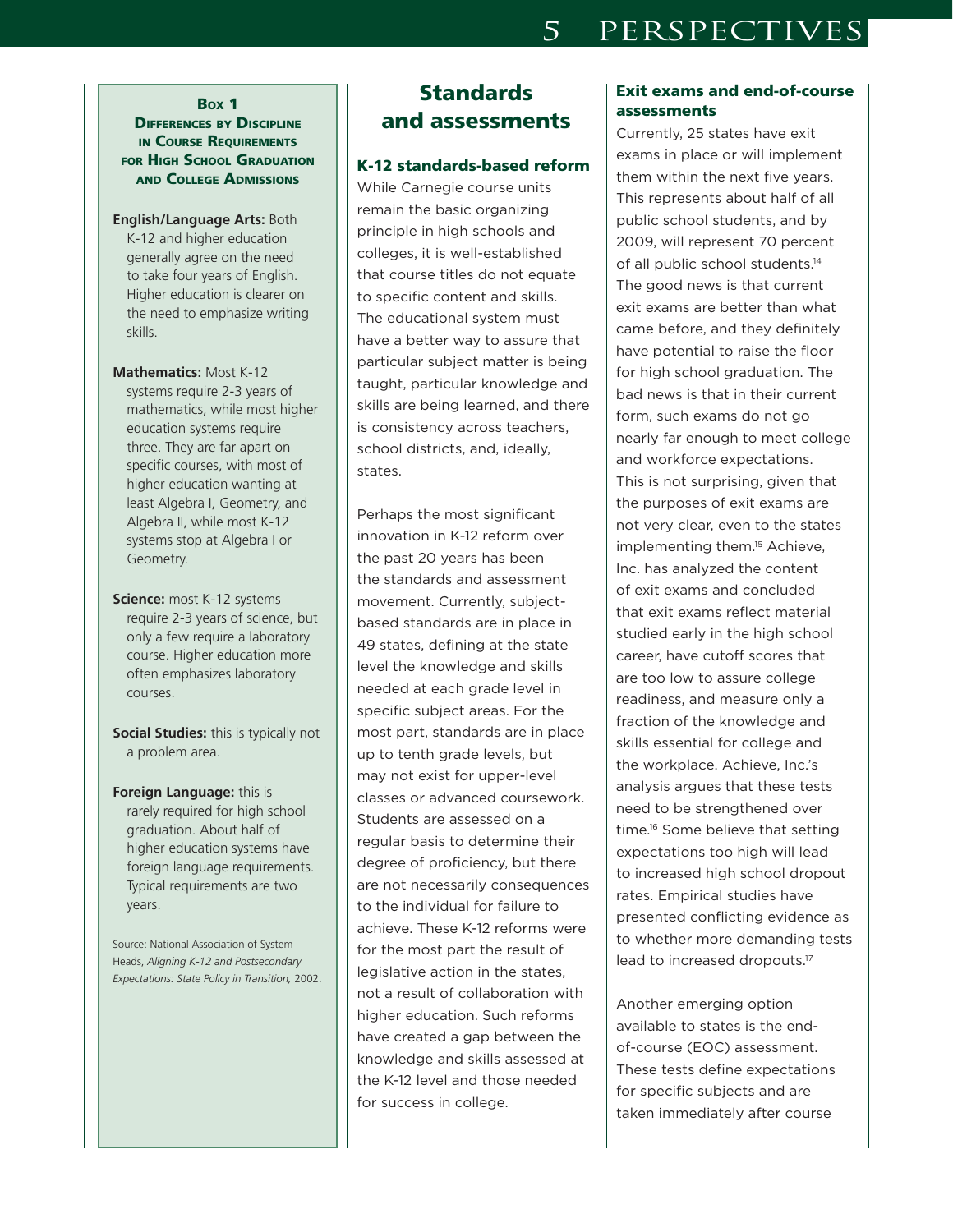completion; they can be used for instructional improvement as well as student assessment and school accountability. Currently, 15 states include, or will soon include, end-of-course exams in at least one subject as part of their high school assessment systems, and 11 states have at least one test in all four core subject areas.18

#### Postsecondary roles and alignment issues

What is clearly missing are comparable standards set by postsecondary education that define the knowledge and skills needed by students to succeed in college. Currently, colleges and universities use one system for college admissions (based on coursework, grade point average, class rank, and SAT/ACT test scores) and another system for placement into college-level courses (based on a variety of tests after college acceptance). The maze of assessments related to high school graduation, college entrance, and college placement confuses students. Public higher education can and must streamline student assessments.

A key factor in preparing students for college is getting the timing of assessments right. It does little good to learn right before college that one is not prepared for college-level coursework, but it is hardly any better to learn it six months earlier. Many groups are calling for implementing assessments in middle and high school to serve as an early warning system for students who are not on track. Armed with this information, teachers and counselors have a better chance

of providing students with the courses and services they need to become college-ready.

#### Promising approaches

Progress is being made on the national and state levels to define standards that span the high school/college transition, improve the timing of assessments, and develop policies that support greater alignment. At the national level:

- ACT, Inc. has developed Standards for Transition that provides a common language for K-12 and postsecondary education that identifies what students need to know and should be able to do to succeed in college. Through its Educational Planning and Assessment System (EPAS), ACT works with schools and states to evaluate student preparedness in 8th and 10th grades. ACT recently launched Ready to Succeed, a national demonstration project that will assess course quality and rigor in selected districts and determine ways to improve them.
- The American Diploma Project, working with high school teachers, college professors, and employers, developed a set of benchmarks that describe the specific English and mathematics knowledge and skills that high school graduates must have to succeed in postsecondary education and the workplace.<sup>19</sup>
- Standards for Success (S4S), a consortium of 28 universities that are members

of the Association of American Universities (AAU), developed a comprehensive statement of what students must know and be able to do to succeed in entry-level university courses called Knowledge and Skills for University Success (KSUS). S4S then analyzed 66 state high school assessments from 20 states to determine the degree of alignment that exists between state high school exams and standards for success in entry-level university courses.20

■ The College Board has adopted S4S as a core element of its Standards for College Success that will serve as the framework for future versions of the PSAT, SAT, and AP tests.<sup>21</sup> Further, Springboard, a new College Board program, takes the standards and maps them from grade 12 down to grade 6 so that students will be better prepared for college success.

At the state level, there are a number of promising starts:

- California State University has implemented an Early Assessment Program that is optional for 11<sup>th</sup> graders. By adding several higher order questions to an existing 11th grade assessment, the test can be used for college placement purposes.
- South Dakota used its high school feedback system to address placement issues and elected to use ACT subtest scores for both early assessment and college admission purposes. Kentucky is putting into place a plan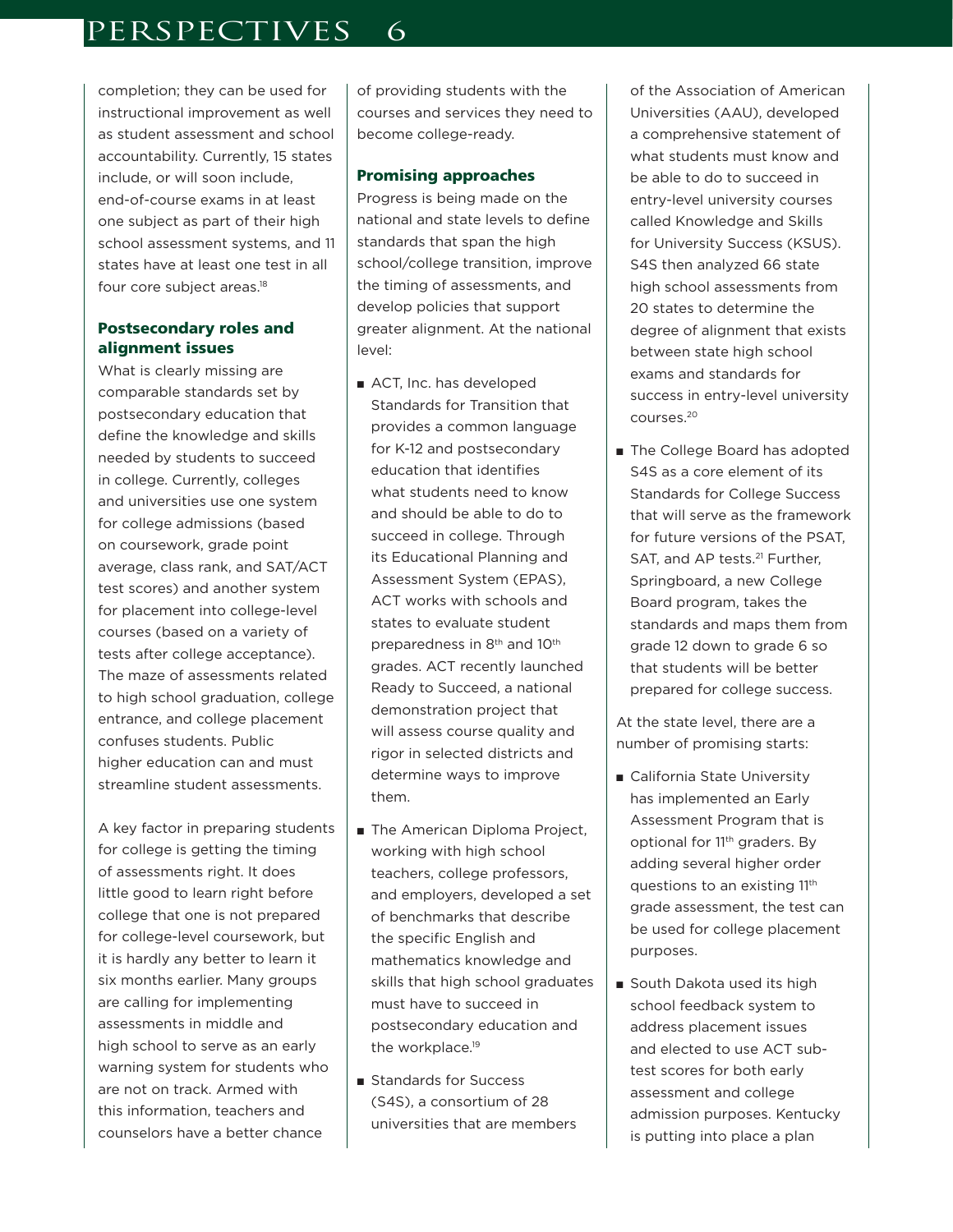that will use ACT sub-scores to qualify students for placement into specific college-level courses.

- Georgia is the only state claiming college/workforce readiness as an official purpose of its high school exit exam. New Mexico, Texas, and New York report using exit exams for admissions and/or course placement decisions by some public colleges and universities. Other states expressing some interest include North Carolina, Ohio, and Nevada.<sup>22</sup>
- In Illinois, every junior must take the ACT assessment as part of the state's 11<sup>th</sup> grade assessment. The test serves double duty, and, as a bonus, gets more students thinking about college.
- Ohio has developed "Common Expectations" that define what students should know and be able to do to succeed in college.
- Oklahoma has used ACT's EPAS for a number of years and has seen improved course preparation and college participation.
- Washington has found that its exit exam is as good a predictor of college freshman success as the SAT and is trying to make it a more useful tool for higher education decisions.
- Wisconsin's Curriculum Articulation Project aims to create more seamless transitions between high school and college.

■ Oregon has been working for more than ten years to align high school exit requirements, college admissions, and college placement through its Proficiency-based Admission Standards System (PASS).

## Postsecondary options for high school students

#### The past and present

For many years, high-achieving students have earned college credits while still in high school. Students take particular courses and earn credit by examination in two well-known programs: the College Board's Advanced Placement Program (AP), begun in 1955, and the International Baccalaureate (IB) program, started in 1968. In dual enrollment programs, students take collegelevel courses and earn high school and college credit simultaneously. Though often begun as local partnerships, these programs are attracting increasing interest at the state policy level. Currently, 38 states have dual enrollment policies addressing one or more of the following features: target population, admissions requirements, location, student mix (i.e. high school students or high school and college students co-mingled), background of instructors, course content, method of credit-earning, program intensity, funding, and state mandates. In the remaining states, institutions decide whether to or how to implement programs.23

#### The potential

All of these programs have greatly expanded over recent years and there is growing realization that these postsecondary options (also called credit-based transition programs) do more than provide college credits. They:

- Prepare students for the academic rigors of college.
- Provide more realistic information to students about the skills they will need in college.
- Help high school faculty prepare students for college.
- Expose traditionally noncollege-bound students to college.
- Provide curricular options for students.
- Improve motivation through high expectations.
- Lower the cost of postsecondary education for students.
- Promote institutional relationships between colleges and high schools.<sup>24</sup>

A recent survey found that 71 percent of high school juniors and seniors believe that earning college credit for courses taken in high school would help make the senior year more meaningful.<sup>25</sup> Research also has documented that AP course-taking is strongly correlated with college success.26

In effect, the courses themselves represent alignment between

# 7 PERSPECTIVES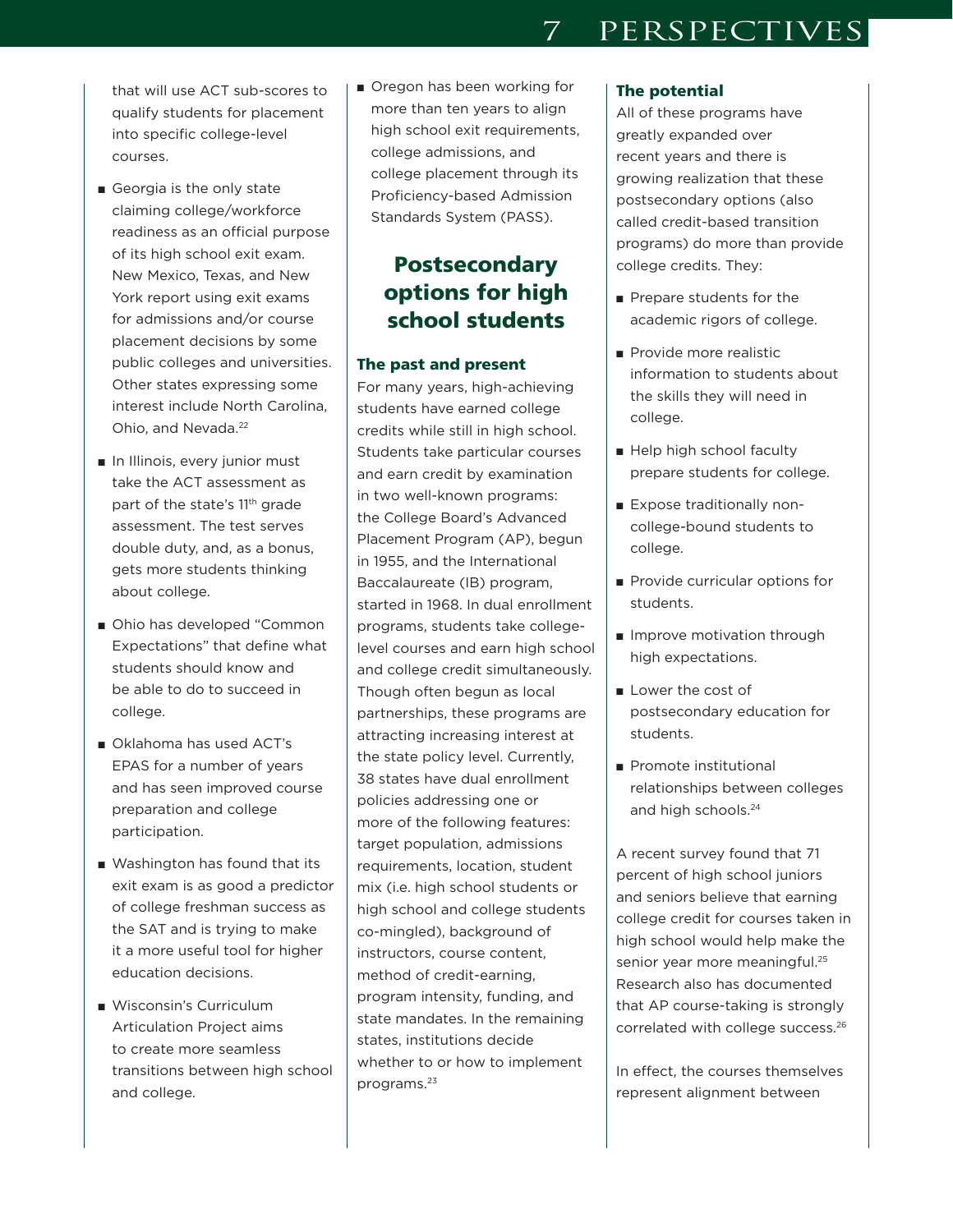high school and college—a blurring of the two sectors and movement toward a more seamless education experience. Recognition of the multiple benefits of these programs has brought realization of their potential for helping low- to middle-achieving students prepare for and succeed in college. There is even interest in developing new kinds of options specifically oriented to lower-achieving students. The National Center for Educational Statistics recently estimated that approximately two percent of all Title IV degree-granting institutions have dual enrollment programs specifically geared toward at-risk students, representing about five percent of the institutions (2,050) offering dual enrollment programs. This suggests enormous potential for expansion.<sup>27</sup>

Finally, there is an inherent tension between the desire to expand postsecondary options to many more students and the need to maintain rigorous academic standards.28 This will continue to be an area of interest and study.

#### Promising approaches

Several approaches have been used to expand postsecondary options to all students.

#### **Expanding Advanced Placement:**

■ The College Board reports that progress has been made in closing equity gaps. In some states, traditionally underserved minority populations are no longer underrepresented in the pool of AP examinees.29 The College Board's AP Potential

is a tool available to school administrators that uses PSAT scores to help identify students who are likely to succeed on AP tests. Florida has used AP Potential to increase the number of traditionally underrepresented students who are succeeding.

- Arkansas requires all schools to offer at least one AP course in each of four core areas.
- Virginia's Virtual Advanced Placement School offers a broad range of AP courses via distance learning.

#### **Expanding dual enrollment:**

- Eighteen states mandate that dual enrollment opportunities be provided to students.<sup>30</sup>
- In 11 states, the secondary or postsecondary institution pays the student's tuition and in six states, the state pays.<sup>31</sup> Washington's Running Start program, for example, allows qualified juniors and seniors to take up to 18 hours on community college campuses at no cost.

#### **Serving lower-achieving students:**

■ Early College High Schools (or Middle Colleges) are small schools that "blend" high school and the first two years of college to eliminate the physical transition between secondary and postsecondary institutions. Learning takes place in small, personalized settings that demand rigorous work and provide needed support.<sup>32</sup>

#### **Cross-cutting issues:**

■ The U.S. Department of Education's "Accelerating

Student Success" project has undertaken a study of all types of credit-based transition programs to investigate ways in which these programs may support the transition of middle- to low-achieving students from secondary to postsecondary education. It has identified state policies that encourage participation including tuition and fees paid by the state, school district, or college (as opposed to the student); easy transfer of course credit; few or no course restrictions; and good information about the availability and requirements of the programs.

■ Florida and Virginia are among the states developing common course numbering systems that include Advanced Placement, International Baccalaureate, and dual enrollment courses so that these courses can be approved for transfer for postsecondary credit.

# K-16 and broad policy efforts

It is worth noting that academic alignment issues are increasingly being addressed as a component of broader statewide K-16 initiatives. These efforts bring together representatives from K-12 departments of education and school districts, higher education coordinating boards and institutions, the business community, the governor's office, the state legislature, and other entities to work together on a common set of goals. They aim to promote student success through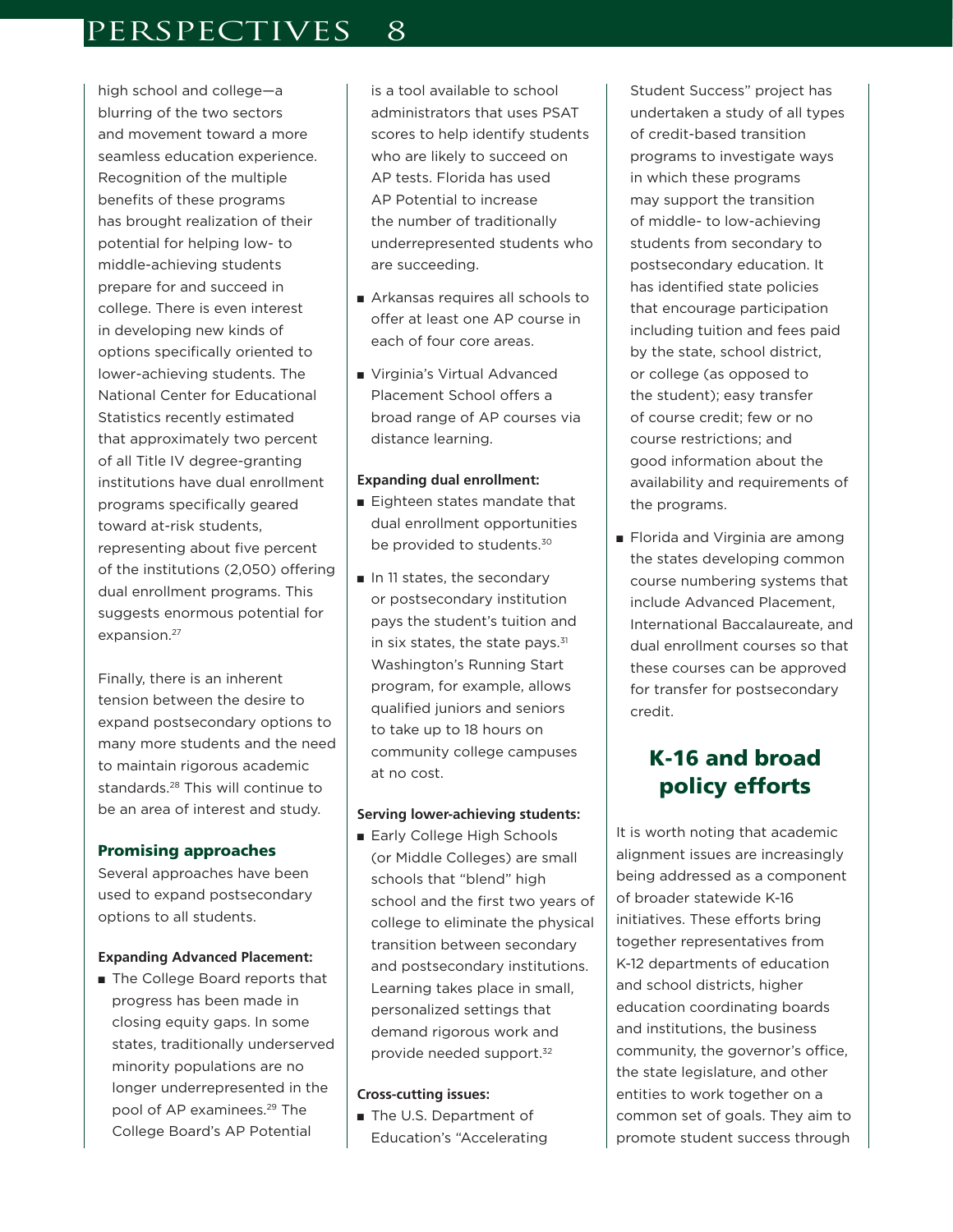a more seamless educational system, addressing a series of interrelated issues such as curriculum and assessment, early outreach, student financial aid, teacher preparation, data and accountability (including high school feedback reports), and governance structures.

Many national organizations, including the Education Commission of the States and the State Higher Education Executive Officers (SHEEO), have conducted K-16 projects that analyze and promote promising state practices. Together, the National Association of System Heads (NASH) and the Education Trust support a State K-16 Network helping states implement K-16 improvement strategies. The network currently has 22 state members.

Academic alignment issues also lie at the heart of recent efforts to improve the American high school. Most notably, the National Governors Association (NGA), under its "Redesigning the American High School" initiative, recently identified ten steps governors can take to accelerate high school reform. [See Box 2] NGA also has developed a more extensive guidebook of promising state and local practices to help states get started.

NGA and Achieve, Inc. recently sponsored the 2005 National Education Summit on High Schools and released an Action Agenda for Improving America's High Schools. At the meeting, Achieve, Inc. announced the formation of the American

Diploma Project Network, a coalition of states committing to:

- Raise high school standards to the level of what is actually required to succeed in college or the workplace.
- Require all students to take rigorous college and workready curriculum.
- Develop tests of college and work readiness that all students will take in high school.
- Hold high schools accountable for graduating all students ready for college and work and hold colleges accountable for the success of the students they admit.

These efforts will be led by the governor, state superintendent of education, state higher education executive officer, business leaders, and others. The coalition currently has more than a dozen member states.

### **Conclusion**

This analysis of secondarypostsecondary alignment issues suggests some clear directions that campus, system, and state policy leaders must take to improve the success of students in the educational pipeline. These efforts will be more successful if they take place as part of broader K-16 initiatives—efforts that include early outreach to high school students, improved student financial aid policies, development of the teacher workforce, and better data and accountability systems. They also will be more successful when campuses work to improve the

experiences students have after they arrive—the full range of institutional policies and practices that support positive student outcomes. Increasing secondarypostsecondary alignment itself represents a straightforward and promising means to promote student success in the postsecondary educational pipeline. States, universities, and schools know what must be done and many are moving forward with innovative approaches. It is time to take these approaches from the margins to the mainstream across the nation.

State leaders should promote a policy framework that:

- Raises and clarifies expectations for entering freshmen by articulating statewide coursework requirements for college admissions and the knowledge and skills needed to succeed in college.
- Aligns high school exit, college admissions, and college placement assessments.
- Includes "early warning" systems for postsecondary readiness.
- Makes postsecondary options a statewide issue and develops policies that encourage participation of middle- and lower-achieving groups.
- Supports K-16 structures that encourage seamless educational systems.
- Improves data systems to gauge student success and program effectiveness.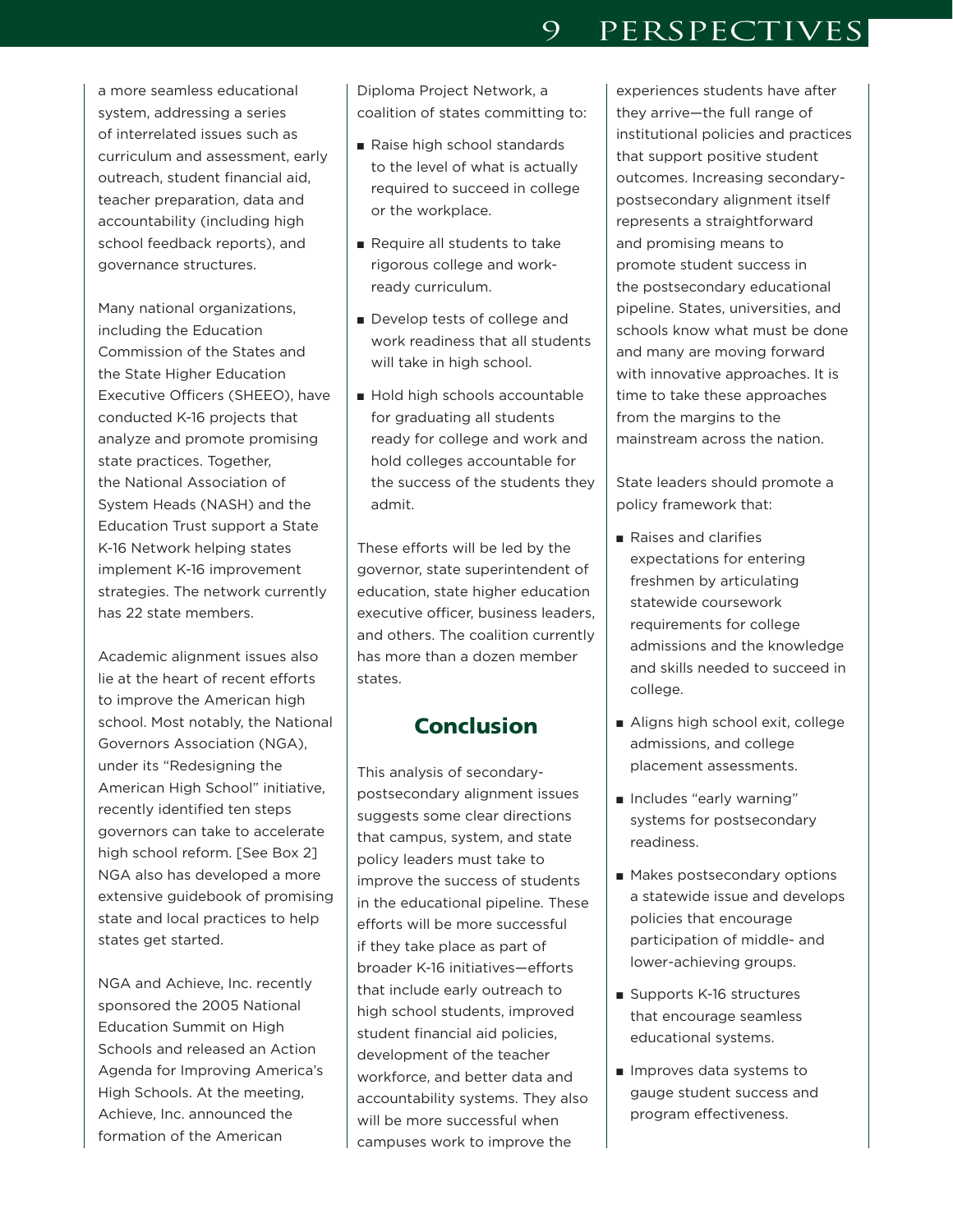#### BOX 2 NATIONAL GOVERNORS **ASSOCIATION TEN STEPS TO A** STATE ACTION AGENDA

- 1. Create a permanent Education Roundtable or Commission to foster coordination between early childhood, K-12, and higher education.
- 2. Define a rigorous college and work preparatory curriculum for high school graduation.
- 3. Challenge business, education, parent, community, and faith-based organizations to support initiatives that improve college awareness.
- 4. Give college and workreadiness assessments in high school.
- 5. Create statewide common course agreements so that college-level work in high school counts towards a postsecondary credential.
- 6. Provide financial incentives for disadvantaged students to take rigorous AP exams and college-preparatory and college-level courses.
- 7. Expand college-level learning opportunities in high school to minorities, English language learners, lowincome students, and youth with disabilities.
- 8. Help get low-performing students back on track by designing literacy and math recovery programs.
- 9. Develop and fund supports to help students pass the high school exit exam.
- 10. Develop statewide pathways to industry certification.

State colleges and universities and their leaders have a definite role to play in advancing these priorities. They should:

- Partner systemwide/statewide to develop a basic set of high school coursework and standards for what students should know and be able to do to succeed in the first year of college and broadly communicate these expectations.
- Analyze at the system/state level how state high school assessments and college entrance exams align with college placement exams and collaborate with test developers and others to promote greater seamlessness and reduce duplication among assessments (e.g., by incorporating elements of college admissions and placement exams in high school exit exams).
- Audit institutional participation in postsecondary options programs by identifying policies and practices that encourage student participation.
- Improve data systems (e.g. compatibility between secondary and postsecondary institutions) and better utilize existing data (e.g. feedback reports to high schools regarding performance and remediation of first-year students).
- Participate actively in K-16 collaboratives and encourage their enhancement or formation where they are weak or do not exist.

All stakeholders have a great opportunity—and responsibility to act now to increase the effectiveness of the educational system, and ultimately, the nation's competitive position in the global economy. As AASCU's Public Policy Agenda makes clear, state colleges and universities, in particular, can and must act to deliver America's promise—to promote public policy that expands educational opportunity and seals the cracks in the educational pipeline.

### **Endnotes**

- 1 ACT, Inc. Crisis at the Core: Preparing All Students for College and Work (Iowa City, IA: author, 2004).
- 2Adelman, Clifford, *Answers in the Tool Box: Academic Intensity, Attendance Patterns, and Bachelor's Degree Attainment,*  (Washington, DC: U. S. Department of Education, 1999).
- 3Olson, Lynn, "Quantity of Coursework Rises Since 1983," *Education Week,* Vol. 22, Issue 32, April 23, 2003.
- 4ACT, Inc., op cit.
- 5Council of Chief State School Officers, *State Indicators of Science and Mathematics Education,* (Washington, DC: author, 2003).
- 6Achieve, Inc., *The Expectations Gap: A 50-State Review of High School Graduation Requirements*, (Washington, DC: author, 2004).
- 7Janis Somerville and Yun Yi, *Aligning K-12 and Postsecondary Expectations: State Policy in Transition,* (Washington, DC: National Association of System Heads, 2002).

- 10Somerville and Yi, op. cit. provides details on advanced diplomas and comparisons to college admissions requirements.
- 11Patte Barth, "A Common Core Curriculum for the New Century," in *Thinking K-16,* Vol. 7, Issue 1 (Washington, DC: The Education Trust, 2003).

<sup>8</sup>Ibid. 9Ibid.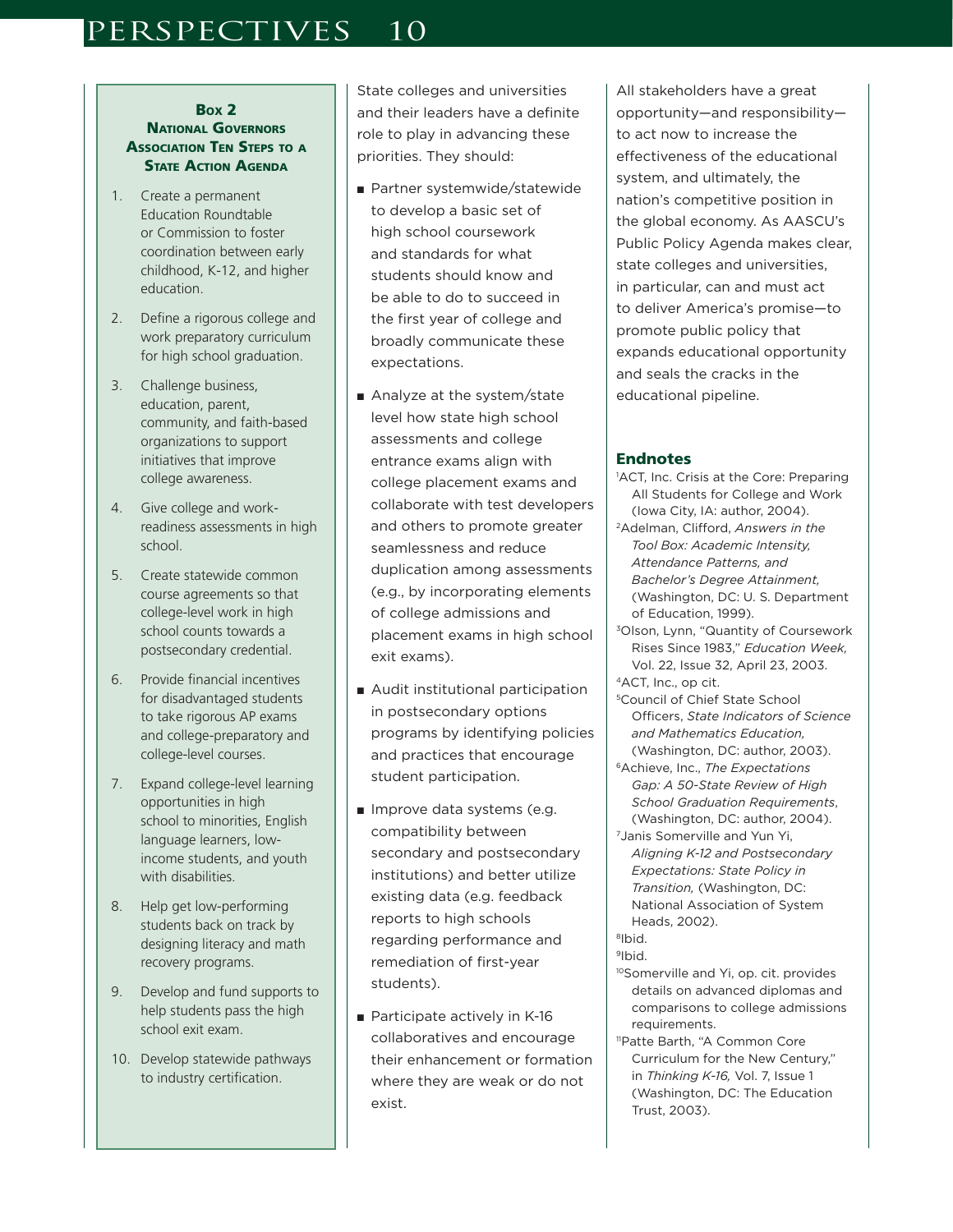- 12Achieve, Inc., *The Expectations Gap,* op. cit., and personal communication from Robert T. (Tad) Perry, Executive Director, South Dakota Board of Regents
- <sup>13</sup>ACT, Inc. and The Education Trust, *On Course for Success: A Close Look at Selected High School Courses That Prepare All Students for College* (Iowa City: IA, author, 2005).
- 14Center on Education Policy, *State High School Exit Exams: A Maturing Reform,* (Washington, DC: author, 2004).

 $15$ Ibid.

16American Diploma Project, *Do Graduation Tests Measure Up? A Closer Look at State High School exit Exams,* (Washington, DC: Achieve, Inc., 2004).

<sup>17</sup>Center on Education Policy, op. cit.

- 18Janis Somerville, Lori Levitt, and Yun Yi, *State Policy Review of High School End of Course Assessment Programs,* (Washington, DC: National Association of System Heads, 2002).
- 19American Diploma Project, *Ready or Not: Creating a High School Diploma That Counts,* (Washington, DC: Achieve, Inc., 2004).
- 20Conley, David, *Mixed Messages: What State High School Tests Communicate About Student Readiness for College,* (Eugene, OR: Center for Educational Policy Research, University of Oregon, 2003).
- $21$ |bid.
- 22Center on Education Policy, op. cit. 23Melinda Mechur Karp, Thomas R. Bailey, Katherine L. Hughes, and Baranda J. Fermin, *State Dual Enrollment Policies: Addressing Access and Quality,* (Washington, DC: U.S. Department of Education Office of Vocational and Adult Education, 2004).
- <sup>24</sup>Thomas Bailey and Melinda Mechur Karp, *Promoting College Access and Success: A Review of Credit-Based Transition Programs,* (Washington, DC: U.S. Department of Education Office of Vocational and Adult Education, 2003).
- 25Preliminary results from National Governors Association "Rate Your Future" survey, April 2005. 26Adelman, op.cit.
- 27Brian Kleiner, Laurie Lewis, and Bernard Greene, *Dual Enrollment of High School Students at Postsecondary Institutions: 2002-03,* (Washington, DC: U. S. Department of Education National Center for Education Statistics, 2005).
- 28Education Commission of the States Center for Community College Policy, *Postsecondary Options: Dual/Concurrent Enrollment,* (Denver, CO: Education Commission of the States, 2001).
- 29College Board, *Advanced Placement Report to the Nation: 2005,* (Washington, DC: author, 2005).
- 30Karp, Bailey, Hughes, and Fermin, op. cit.
- $31$ Ibid.
- 32Nancy Hoffman and Joel Vargas, Integrating Grades 9 Through 14: State Policies to Support and Sustain Early College High Schools, (Boston: MA, Jobs for the Future, 2005).
- 33National Governors Association, *Getting It Done: Ten Steps to a State Action Agenda,* (Washington, DC: author, 2005).
- 34Achieve, Inc., "Achieve, Inc. Announces 13-State Coalition to Improve High Schools," press release, February 27, 2005.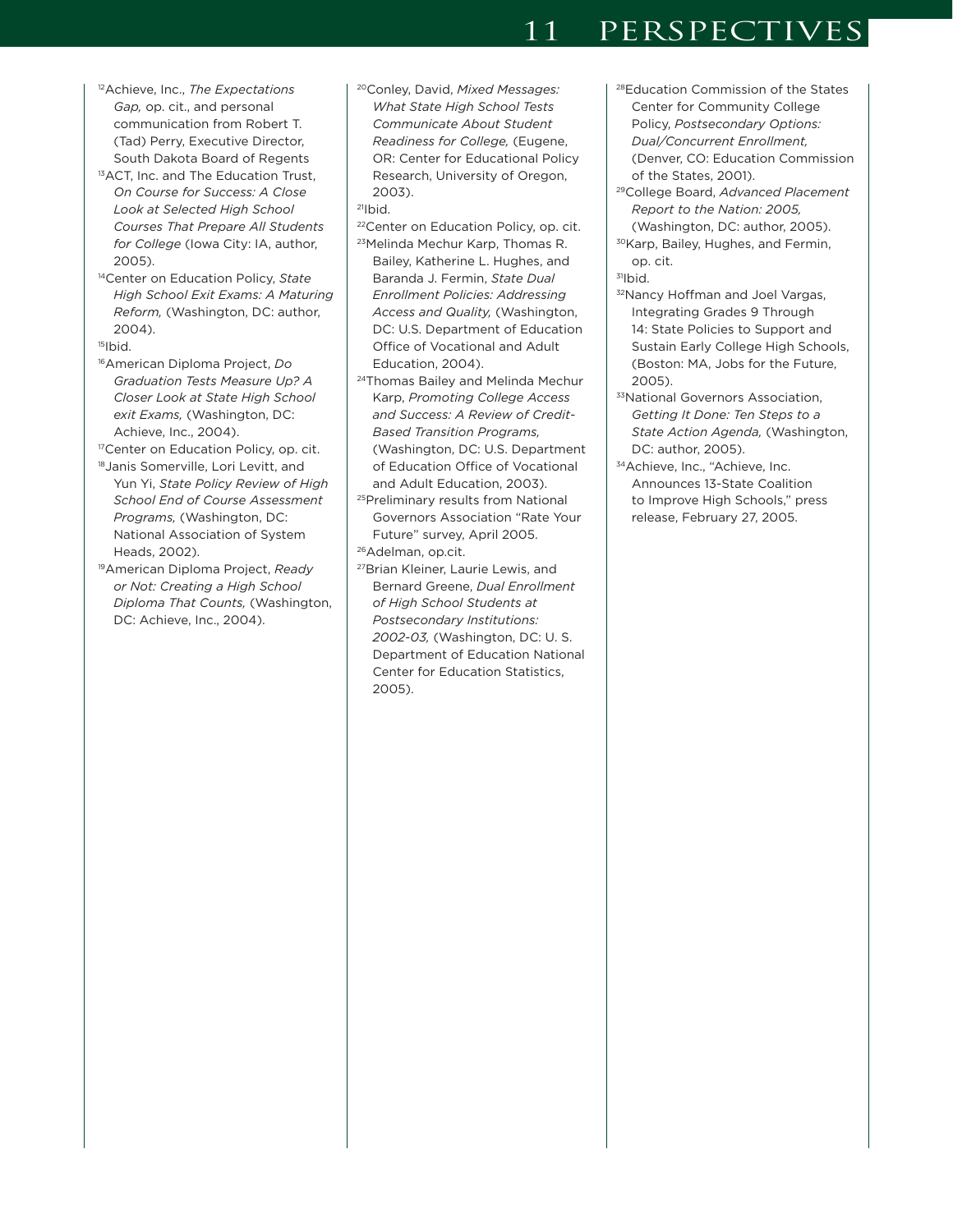|                | <b>Have Statewide Policy Concerning</b> |                   |                           |               |                   | <b>Member</b>            |                |
|----------------|-----------------------------------------|-------------------|---------------------------|---------------|-------------------|--------------------------|----------------|
|                | Courses                                 | Courses           | <b>HS</b>                 | <b>HS End</b> |                   | American                 |                |
|                | for HS                                  | for College       | Exit                      | of Course     | Dual              | <b>NASH State</b>        | <b>Diploma</b> |
| <b>State</b>   | Graduation                              | <b>Admissions</b> | <b>Exams</b>              | Exams         | <b>Enrollment</b> | K-16 Network             | Project        |
|                | (1)                                     | (1)               | (2)                       | (3)           | (4)               | (5)                      | (6)            |
|                |                                         |                   |                           |               |                   |                          |                |
| Alabama        | X                                       |                   | X                         |               | X                 |                          |                |
| Alaska         | $\mathsf X$                             |                   | $\mathsf X$               |               |                   |                          |                |
| Arizona        | $\mathsf X$                             | X                 | $\boldsymbol{\mathsf{X}}$ |               | Χ                 |                          |                |
| Arkansas       | $\mathsf X$                             | $\mathsf X$       |                           | $\mathsf X$   | Χ                 | $\mathsf X$              | X              |
| California     | $\mathsf X$                             | $\mathsf X$       | $\mathsf X$               | $\mathsf X$   | $\mathsf X$       | $\mathsf X$              |                |
| Colorado       |                                         |                   |                           |               | Χ                 |                          |                |
| Connecticut    | X                                       |                   |                           |               |                   |                          |                |
| Delaware       | $\mathsf X$                             |                   |                           |               |                   | X                        |                |
| Florida        | $\mathsf X$                             | X                 | $\mathsf X$               |               | $\mathsf X$       | $\mathsf X$              |                |
| Georgia        | $\mathsf X$                             | $\mathsf X$       | $\mathsf X$               | $\mathsf X$   | $\mathsf X$       | X                        | X              |
| Hawaii         | X                                       | X                 |                           |               |                   | $\times$                 |                |
| Idaho          | $\mathsf X$                             | $\mathsf X$       | X                         |               | $\mathsf X$       |                          |                |
| Illinois       | $\mathsf X$                             | X                 |                           |               | $\mathsf X$       | $\mathsf X$              |                |
| Indiana        |                                         | $\mathsf X$       |                           |               | $\mathsf X$       |                          |                |
|                | X                                       |                   | $\mathsf X$               | $\mathsf X$   |                   |                          | X              |
| lowa           |                                         |                   |                           |               | $\mathsf X$       |                          |                |
| Kansas         | X                                       | X                 |                           |               | $\mathsf X$       |                          |                |
| Kentucky       | X                                       | X                 |                           |               | X                 | $\mathsf X$              | $\mathsf X$    |
| Louisiana      | $\mathsf X$                             | $\mathsf X$       | X                         |               |                   | $\mathsf X$              | $\mathsf X$    |
| Maine          | $\mathsf X$                             | $\mathsf X$       |                           |               | Χ                 |                          |                |
| Maryland       | $\mathsf X$                             | $\mathsf X$       | X                         | $\mathsf X$   | $\mathsf X$       | X                        |                |
| Massachusetts  |                                         | X                 | X                         |               | Χ                 | $\mathsf X$              | Χ              |
| Michigan       |                                         |                   |                           |               | $\mathsf X$       |                          | $\mathsf X$    |
| Minnesota      |                                         | X                 | $\mathsf X$               |               | $\mathsf X$       | $\mathsf X$              |                |
| Mississippi    | X                                       | $\mathsf X$       | $\mathsf X$               | $\mathsf X$   | $\mathsf X$       |                          |                |
| Missouri       | $\mathsf X$                             | $\mathsf X$       |                           |               | $\mathsf X$       | X                        |                |
| Montana        | $\mathsf X$                             | X                 |                           |               | Χ                 | X                        |                |
| Nebraska       |                                         |                   |                           |               |                   | $\mathsf X$              |                |
| Nevada         | X                                       | $\mathsf X$       | X                         |               | X                 | $\mathsf X$              |                |
| New Hampshire  | $\mathsf X$                             |                   |                           |               |                   |                          |                |
| New Jersey     | $\mathsf X$                             |                   | X                         |               | X                 | $\mathsf X$              | X              |
| New Mexico     | X                                       |                   | X                         |               |                   |                          |                |
| New York       | $\mathsf X$                             |                   | $\mathsf X$               | X             |                   | $\mathsf X$              |                |
| North Carolina | $\mathsf X$                             | X                 | $\mathsf X$               | $\mathsf X$   | X                 |                          |                |
| North Dakota   |                                         | $\mathsf X$       |                           |               | $\mathsf X$       |                          |                |
| Ohio           | X                                       |                   | $\mathsf X$               |               | $\mathsf X$       |                          | X              |
| Oklahoma       | X                                       | $\mathsf X$       |                           | $\mathsf X$   | $\mathsf X$       |                          |                |
| Oregon         | $\mathsf X$                             | X                 |                           |               | $\mathsf X$       |                          | $\mathsf X$    |
| Pennsylvania   |                                         |                   |                           |               |                   | $\mathsf X$              | $\mathsf X$    |
| Rhode Island   | $\mathsf X$                             |                   |                           |               |                   |                          | $\mathsf X$    |
| South Carolina | $\mathsf X$                             | $\mathsf X$       | X                         | X             |                   |                          |                |
| South Dakota   | X                                       | X                 |                           |               | X                 |                          |                |
| Tennessee      | $\mathsf X$                             | $\mathsf X$       | $\mathsf X$               | X             | $\mathsf X$       |                          |                |
| Texas          | $\mathsf X$                             |                   | $\mathsf X$               | $\mathsf X$   | $\mathsf X$       | $_\mathrm{X}^\mathrm{X}$ | $\mathsf X$    |
| Utah           | $\mathsf X$                             |                   | $\mathsf X$               | $\mathsf X$   | $\mathsf X$       |                          |                |
|                |                                         |                   |                           |               |                   |                          |                |
| Vermont        | $\mathsf X$                             |                   |                           |               | $\mathsf X$       |                          |                |
| Virginia       | $\mathsf X$                             |                   | $\mathsf X$               | $\mathsf X$   | $\mathsf X$       |                          |                |
| Washington     | $\mathsf X$                             | $\mathsf X$       | $\mathsf X$               |               | $\mathsf X$       |                          |                |
| West Virginia  | $\mathsf X$                             |                   |                           | $\mathsf X$   | $\mathsf X$       |                          |                |
| Wisconsin      | $\mathsf X$                             | $\mathsf X$       |                           |               | $\mathsf X$       | $\mathsf X$              |                |
| Wyoming        | $\mathsf X$                             | $\mathsf X$       |                           |               | $\mathsf X$       |                          |                |
|                | 42                                      | 30                | 25                        | 15            | 38                | 22                       | 13             |
|                |                                         |                   |                           |               |                   |                          |                |

### Appendix A. State Policies and Practices

(1) National Association of System Heads, *Aligning K-12 and Postsecondary Expectations: State Policy in Transition, 2002.*

(2) Center on Education Policy, *State High School Exit Exams: A Maturing Reform, 2004.* 

(3) National Association of System Heads, *State Policy Review of High School End of Course Assessment Programs, 2002.*

(4) U.S. Department of Education Office of Vocational and Adult Education, *State Dual Enrollment Policies: Addressing Access and Quality, 2004.*

(5) Personal communication with Janis Somerville, National Association of System Heads, April 2005.

(6) Achieve, Inc. website (achieve.org).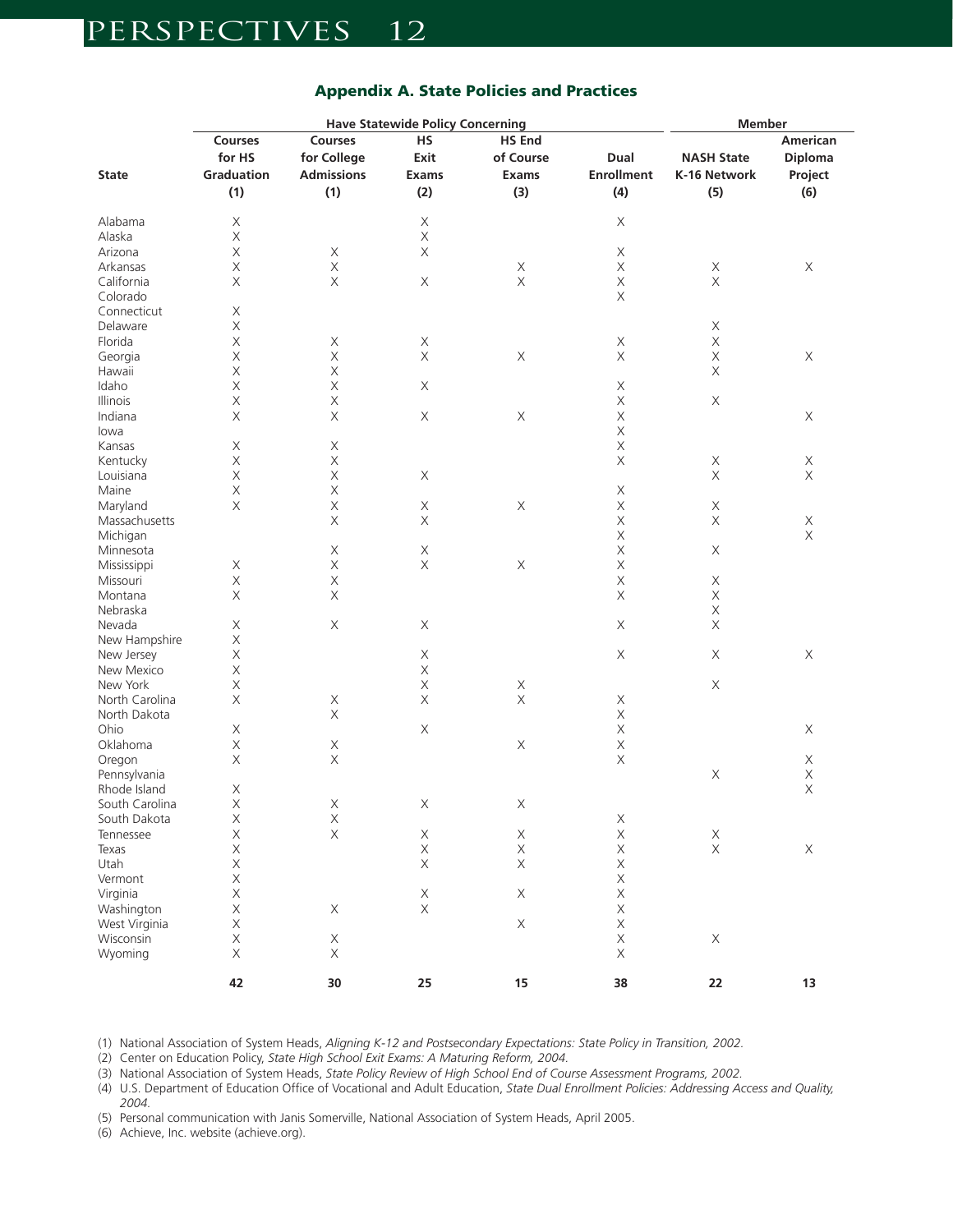#### Appendix B. Organizations

**Achieve, Inc.** and the American Diploma Project. Launched by Achieve, Inc., in partnership with the Education Trust and the Thomas F. Fordham Foundation, the American Diploma Project was designed to restore value to the high school diploma. Achieve, Inc. recently formed the American Diploma Project Network, a coalition of states committed to taking action. **achieve.org**

**ACT, Inc.** Initiatives include Standards for Transition that describes what students need to know and be able to do to succeed in college, the Educational Planning and Assessment System that evaluates preparedness of 8th and 10th graders, and the "Ready to Succeed" demonstration project to assess and improve course quality. **act.org**

**The Bridge Project**. Housed at Stanford University (Calif.), this six-year national study explored the policies, perceptions, and practices related to the transition from secondary to postsecondary education. **stanford.edu/group/ bridgeproject**

**The College Board.** Initiatives include Standards for College Success that identifies the skills and competencies students need to be prepared for college, Springboard that maps the competencies from grade 12 down to grade 6, and the AP Potential program that helps high schools find potential AP students from among their PSAT/NMSQT takers. **collegeboard.com/prepare**

**Education Trust.** The Education Trust works for the high academic achievement of students at all levels, with a focus on low-income students and students of color. It believes that colleges and universities have a major role to play in helping all students succeed. The Education Trust works with several partners, including NASH and the American Diploma Project, to help bring about a coherent K-16 system. **edtrust.org**

**Jobs for the Future (JFF).** JFF believes that all young people should have a quality high school and postsecondary education. It coordinates the Early College High School Initiative, whose partners are creating pioneering small high schools where underrepresented students earn a high school diploma and two years of college credit. JFF's Double the Numbers initiative is designed to support policies that can dramatically increase the number of low-income young people who enter and complete postsecondary education. **jff.org**

**National Association of System Heads (NASH).** NASH and the Education Trust support a network of public higher education, K-12, and civic leaders who are implementing statewide K-16 initiatives; currently, 22 states are members. **nashonline.org**

**National Commission on the High School Senior Year.** This commission was established to examine students' experiences in the last year of high school and to recommend ways to improve them. **woodrow.org/CommissionOnT heSeniorYear**

**National Governors Association (NGA).** As part of this year's Chairman's Initiative, "Redesigning the American High School," NGA explored what governors can do to accelerate high school reform. With Achieve, Inc., NGA sponsored the 2005 National Education Summit on High Schools and released an action agenda. **nga.org/ngatemplate/1,2441, 7895,00.html**

**Pathways to College Network**. The Pathways to College Network is a national alliance of organizations dedicated to focusing research-based knowledge on improving college preparation, access, and success for underserved students. **pathwaystocollege.net**

**Standards for Success (S4S).** S4S is a three-year project of the Association of American Universities (AAU) designed to address what students must know and be able to do to succeed in entry-level university courses and how universities can make better use of state high school assessments in their admissions process. **s4s.org**

**U.S. Department of Education Office of Vocational and Adult Education (OVAE).** OVAE's initiative, Accelerating Student Success through Credit-Based Transition Systems, is designed to investigate the ways various postsecondary options for secondary students support the transition of middle- to low-achieving students from high school to postsecondary education. **ed.gov/about/offices/list/ovae/pi/cclo/cbtrans/index.html**